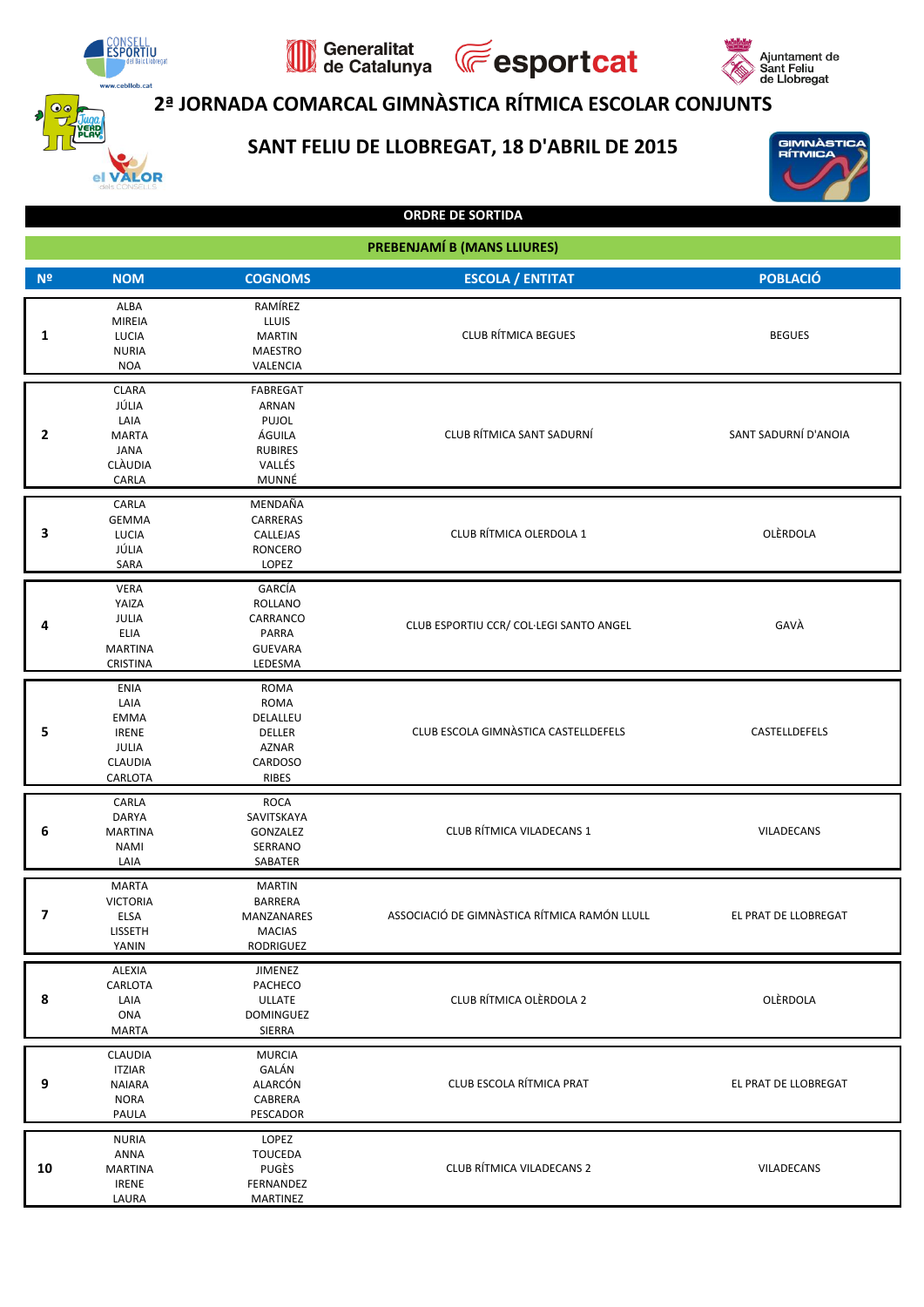

**VALOR** 

## Generalitat<br>de Catalunya **Fesportcat** 2ª JORNADA COMARCAL GIMNÀSTICA RÍTMICA ESCOLAR CONJUNTS





Ajuntament de<br>Sant Feliu<br>de Llobregat

|                | <b>ORDRE DE SORTIDA</b>                                                                        |                                                                                  |                                            |                          |  |  |  |
|----------------|------------------------------------------------------------------------------------------------|----------------------------------------------------------------------------------|--------------------------------------------|--------------------------|--|--|--|
|                |                                                                                                |                                                                                  | PREBENJAMÍ A (MANS LLIURES)                |                          |  |  |  |
| N <sup>2</sup> | <b>NOM</b>                                                                                     | <b>COGNOMS</b>                                                                   | <b>ESCOLA / ENTITAT</b>                    | <b>POBLACIÓ</b>          |  |  |  |
| 11             | <b>BERTA</b><br><b>TXELL</b><br>ONA<br><b>ONA</b><br><b>IVET</b>                               | SANTAMARIA<br><b>PICAS</b><br><b>PICAS</b><br><b>TORRENT</b><br><b>ASHRUST</b>   | CLUB RÍTMICA VILAFRANCA                    | VILAFRANCA DEL PENEDÈS   |  |  |  |
|                |                                                                                                |                                                                                  | <b>BENJAMÍ B (MANS LLIURES)</b>            |                          |  |  |  |
| N <sup>2</sup> | <b>NOM</b>                                                                                     | <b>COGNOMS</b>                                                                   | <b>ESCOLA / ENTITAT</b>                    | <b>POBLACIÓ</b>          |  |  |  |
| 12             | ALBA<br>NÀDIA<br>LAURA<br><b>MARTINA</b><br>ANNA X.                                            | MONTSERRAT<br>BALAGUER<br><b>MALDONADO</b><br>SÁNCHEZ<br>RAVENTÓS                | CLUB GIMDANS RÍTMICA VILAFRANCA            | VILAFRANCA DEL PENEDÈS   |  |  |  |
| 13             | <b>AINHOA</b><br>LUCIA DOLORES<br><b>NOA</b><br><b>FERNANDA</b><br><b>JANA</b><br><b>LUCIA</b> | <b>BLANCO</b><br><b>GORDILLO</b><br><b>BAYON</b><br>LAZO<br>RODRIGUEZ<br>REVILLA | ASSOCIACIÓ GIMNÀSTICA RÍTMICA RIBERA BAIXA | EL PRAT DE LLOBREGAT     |  |  |  |
| 14             | <b>ELISABET</b><br>LLUÏSA<br><b>IRINA</b><br><b>MARTINA</b><br><b>THAIS</b>                    | <b>RIOS</b><br>MESTRE<br><b>BIOSCA</b><br>RAVENTOS<br>TERRAZA                    | ASSOCIACIÓ RÍTMICA PENEDÈS                 | VILAFRANCA DEL PENEDÈS   |  |  |  |
| 15             | LAIA<br><b>NATALIA</b><br>MARIA<br><b>IRENE</b><br>ARIADNA                                     | ORTEGA<br><b>CEREZO</b><br>MONTALA<br>CABRERA<br>PEREA                           | EE LLOR 2                                  | SANT BOI DE LLOBREGAT    |  |  |  |
| 16             | <b>NEREA</b><br><b>ADRIANA</b><br>LAIA<br><b>NADIA</b><br>ANDREA<br><b>AINHOA</b>              | <b>ROMERO</b><br>LERENAS<br>CASAS<br><b>NAVAS</b><br>GARCÍA<br><b>SANTILLANA</b> | CLUB ESPORTIU CCR/ COL·LEGI SANTO ANGEL    | GAVÀ                     |  |  |  |
| ${\bf 17}$     | SARA<br>LAURA<br>NEREA<br><b>MARINA</b><br><b>AINHOA</b><br>ARIADNA                            | MAS<br>RUIZ<br>PEREZ<br><b>BLANCO</b><br>REYERO<br>CARRASCO                      | CLUB ESPORTIU RÍTMICA MEDITERRÀNIA         | SANTA COLOMA DE CERVELLÓ |  |  |  |
| 18             | NÚRIA<br><b>INES</b><br><b>BERTA</b><br>ERIKA<br><b>ADAIA</b><br>CARLA                         | <b>PIANY</b><br>DÍAZ<br>PEREZ<br>GONZALEZ<br>CANTÓ<br>CALVO                      | EE LLOR 4                                  | SANT BOI DE LLOBREGAT    |  |  |  |
| 19             | ARES<br>ARIADNA<br><b>EVA</b><br><b>INES</b><br>NÚRIA                                          | <b>TOLO</b><br>VELASCO<br><b>RODRIGUEZ</b><br>CAÑAVERAS<br>SANCHEZ               | CLUB RÍTMICA LA UNIÓ                       | VILADECANS               |  |  |  |
| 20             | NÚRIA<br><b>MARTINA</b><br>ÈLIA<br><b>MARIONA</b><br>MÓNICA                                    | ROCA<br><b>RUBIRES</b><br>SÁNCHEZ<br>PUIG<br>SÁNCHEZ                             | <b>ESCOLA MONTAGUT 1</b>                   | VILAFRANCA DEL PENEDÈS   |  |  |  |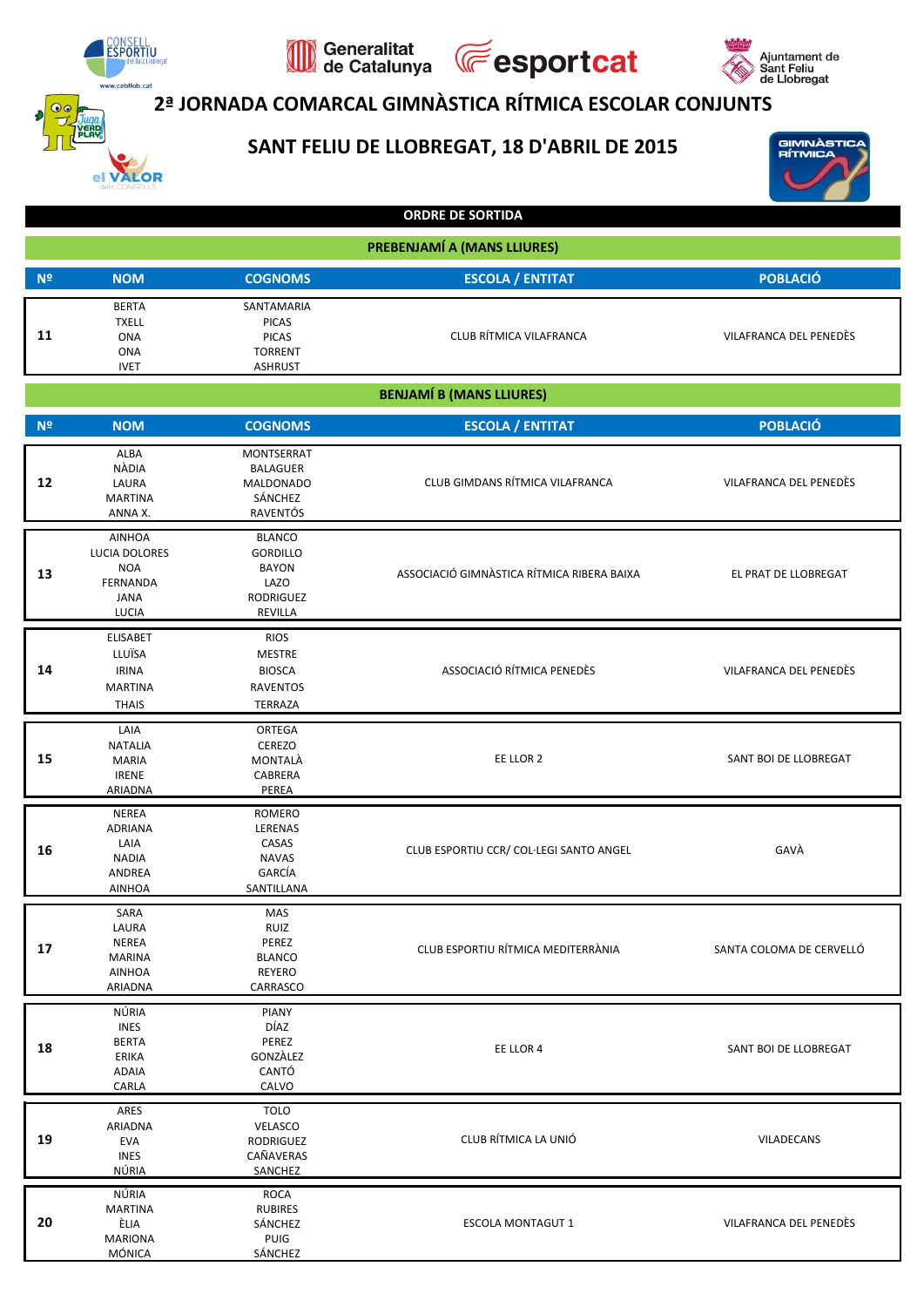

30

LUCIA CLAUDIA

YAIZA

GALLARDO

**NAVARRO** 

GONZÁLEZ

VALOR

## 2ª JORNADA COMARCAL GIMNÀSTICA RÍTMICA ESCOLAR CONJUNTS

**Fesportcat** 

## SANT FELIU DE LLOBREGAT, 18 D'ABRIL DE 2015

Generalitat<br>de Catalunya



SANT BOI DE LLOBREGAT

GIMNÀSTIO<br>RÍTMICA

| <b>ORDRE DE SORTIDA</b> |  |
|-------------------------|--|

| N <sup>2</sup> | <b>NOM</b>                                                                              | <b>COGNOMS</b>                                                                                 | <b>ESCOLA / ENTITAT</b>           | <b>POBLACIÓ</b>        |
|----------------|-----------------------------------------------------------------------------------------|------------------------------------------------------------------------------------------------|-----------------------------------|------------------------|
| 21             | ANASTASIA<br>JÚLIA<br>LISA<br>ELSA<br>CORA<br><b>MIDDIE</b>                             | KOSTILOVA<br>MONEDERO<br>ALBIACH<br><b>GIN BENITO</b><br><b>GUASCH</b><br>SINGH                | <b>CLUB RÍTMICA SITGES GARRAF</b> | <b>SITGES</b>          |
| 22             | <b>BLANCA</b><br><b>MARTA</b><br><b>VICTORIA</b><br>CAROLINA<br>ABRIL<br><b>MIREIA</b>  | <b>ROVIRA</b><br>FALCÓ<br><b>DEL MORAL</b><br>SABATIER<br><b>FRANCOS</b><br>REGNER             | EE LLOR 3                         | SANT BOI DE LLOBREGAT  |
| 23             | <b>IRUNE</b><br><b>EVA</b><br><b>AINA</b><br>CARLOTA<br>CARLA                           | PALOMO<br><b>BUHIGAS</b><br>OJEDA<br>GONZÁLEZ<br>DÍEZ                                          | CLUB RÍTMICA VILAFRANCA           | VILAFRANCA DEL PENEDÈS |
| 24             | LUCIA<br><b>AUDREY</b><br>ALMA<br>LUCIA<br>ONA<br>SARA<br>ARIADNA                       | DALMAU<br>HERNANDEZ<br>FERNANDEZ<br><b>PUERTOLAS</b><br><b>SUBIRATS</b><br>ORTIZ<br>DE LA ROSA | <b>CLUB RÍTMICA VILADECANS 3</b>  | VILADECANS             |
| 25             | ABRIL<br>OLÍVIA<br><b>MARINA</b><br><b>ANNA</b><br>LAIA                                 | <b>BOSCH</b><br><b>OLIVERAS</b><br>SÁNCHEZ<br><b>MITJANS</b><br>ANDREU                         | <b>ESCOLA MONTAGUT 2</b>          | VILAFRANCA DEL PENEDÈS |
| 26             | LAURA<br>YLENIA<br>PAULA ANDREA<br><b>MARINA</b><br>JULIA                               | PUNZANO<br><b>FENOLLAR</b><br><b>FLORES</b><br><b>FUENTES</b><br>FERNÁNDEZ                     | CLUB ESCOLA RÍTMICA PRAT          | EL PRAT DE LLOBREGAT   |
| 27             | ALBA<br><b>KATALINA</b><br>CARLA<br><b>MAR</b><br>LAIA                                  | ORTEGA<br>ARISTOY<br><b>TRIBAUDOS</b><br>UTRILLA<br><b>FLORES</b>                              | EE LLOR 1                         | SANT BOI DE LLOBREGAT  |
| 28             | <b>AINARA</b><br><b>IVAN</b><br><b>ANNA</b><br>LUCIA<br><b>BRIGITTE</b><br><b>MARIA</b> | <b>ALONSO</b><br>HUMANES<br><b>NOGUES</b><br><b>AMADOR</b><br>PEREZ<br><b>CORTES</b>           | CLUB RÍTMICA LA UNIÓ 2            | VILADECANS             |
| 29             | <b>NAIARA</b><br>LUNA<br>MAR<br><b>MIREIA</b><br><b>MARTINA</b>                         | <b>APARICIO</b><br>ÀVILA<br>SAGARRA<br><b>FILELLA</b><br>PADILLA                               | <b>ESCOLA MONTAGUT 3</b>          | VILAFRANCA DEL PENEDÈS |
|                |                                                                                         |                                                                                                | <b>BENJAMÍ A (MANS LLIURES)</b>   |                        |
| N <sup>2</sup> | <b>NOM</b>                                                                              | <b>COGNOMS</b>                                                                                 | <b>ESCOLA / ENTITAT</b>           | <b>POBLACIÓ</b>        |
|                | <b>BERTA</b><br>LAURA                                                                   | <b>ROMERO</b><br>SOBRINO                                                                       |                                   |                        |

EE LLOR 1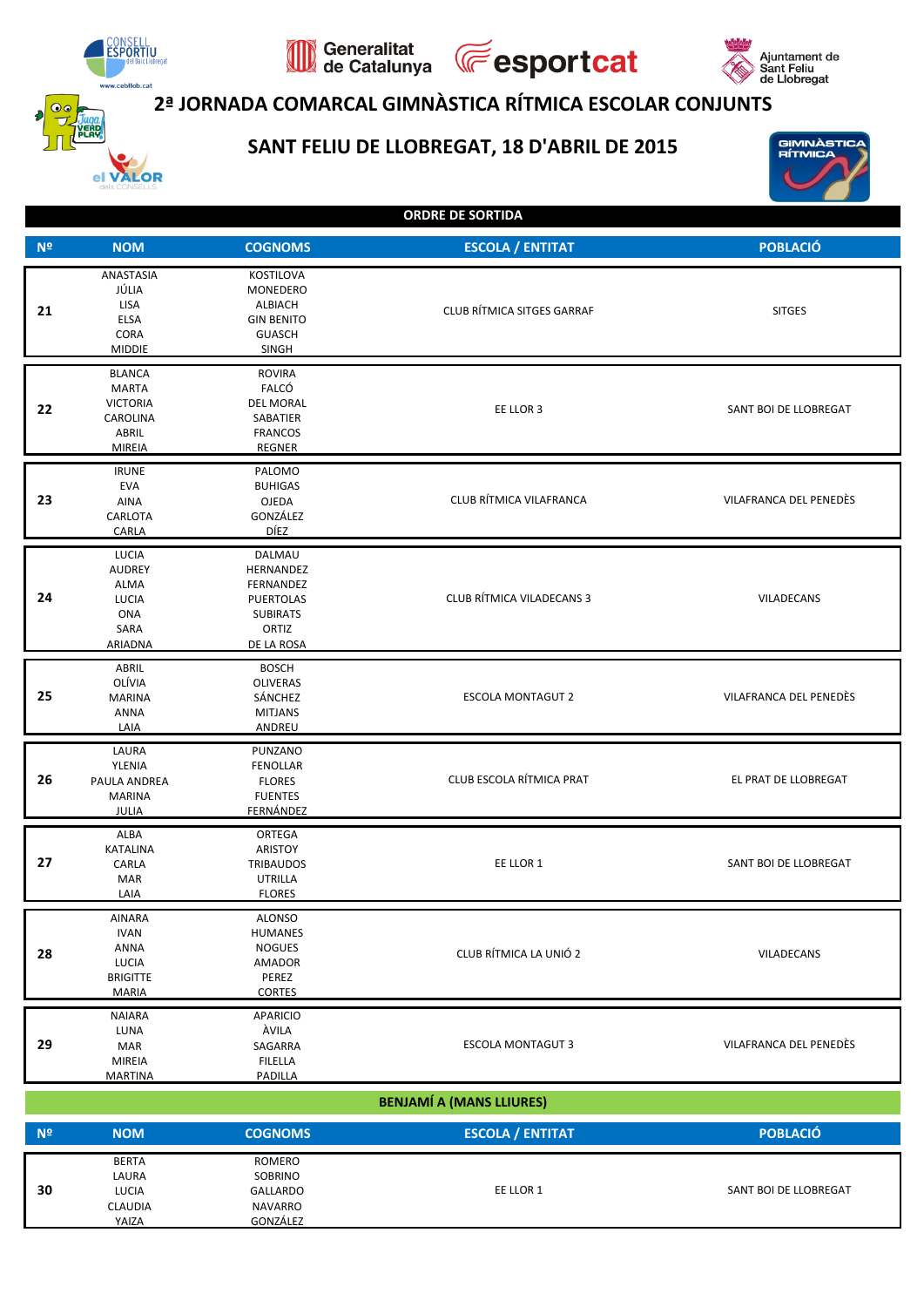

VALOR

## 2ª JORNADA COMARCAL GIMNÀSTICA RÍTMICA ESCOLAR CONJUNTS

**E**esportcat

## SANT FELIU DE LLOBREGAT, 18 D'ABRIL DE 2015

Generalitat<br>de Catalunya





**ORDRE DE SORTIDA** 

| N <sup>2</sup> | <b>NOM</b>                                                                                    | <b>COGNOMS</b>                                                                            | <b>ESCOLA / ENTITAT</b>              | <b>POBLACIÓ</b>         |
|----------------|-----------------------------------------------------------------------------------------------|-------------------------------------------------------------------------------------------|--------------------------------------|-------------------------|
| 31             | LUCILA<br><b>LUCIA</b><br>CARLA<br><b>FLAVIE</b><br><b>ANNA</b><br>PAULA                      | <b>DESLEX</b><br>RODRIGUEZ<br>MARCO<br><b>DERYCKE</b><br><b>RIERA</b><br><b>BARTOLOME</b> | CLUB ESCOLA GIMNÀSTICA CASTELLDEFELS | CASTELLDEFELS           |
| 32             | <b>TANIA</b><br><b>ANNA</b><br>ANAÏS<br>AINA<br><b>BERTA</b>                                  | <b>BLANCO</b><br>LEDESMA<br>PUIMEDÓN<br>TOMÀS<br>SORIANO                                  | CLUB RÍTMICA VILAFRANCA              | VILAFRANCA DEL PENEDÈS  |
| 33             | DANIELA<br>LAIA<br><b>NOA</b><br>ANDREA<br><b>GEMMA</b>                                       | <b>CIDONCHA</b><br><b>DEL CAMPO</b><br><b>LLOPART</b><br>SALADO<br>ARTERO                 | CLUB RÍTMICA SANT FELIU              | SANT FELIU DE LLOBREGAT |
| 34             | <b>NAIARA</b><br><b>MARGARITA</b><br><b>IDOIA</b><br>KAREN<br><b>MIRIAM</b><br><b>CLAUDIA</b> | <b>BENITEZ</b><br><b>GRUDINSKA</b><br>GONZALEZ<br>SOULANGE<br><b>GONZALEZ</b><br>DE INZA  | <b>CLUB RÍTMICA VILADECANS</b>       | VILADECANS              |

#### **ALEVÍ B (MANS LLIURES)**

| N <sup>o</sup> | <b>NOM</b>                                                                               | <b>COGNOMS</b>                                                                               | <b>ESCOLA / ENTITAT</b>                  | <b>POBLACIÓ</b>         |  |
|----------------|------------------------------------------------------------------------------------------|----------------------------------------------------------------------------------------------|------------------------------------------|-------------------------|--|
| 35             | AINA<br><b>BERTA</b><br>PAULA<br>LAURA<br>ÈLIA<br><b>JANA</b>                            | <b>FAURIA</b><br>PERALES<br>CORRAL<br><b>PLANAS</b><br>CUNILLERA<br>MARTÍ                    | CLUB GIMDANS RÍTMICA VILAFRANCA          | VILAFRANCA DEL PENEDÈS  |  |
| 36             | <b>ALICIA</b><br><b>NOA</b><br><b>CRISTINA</b><br><b>MIRANDA</b><br>DANIELA<br>DANIELA   | SALAS<br><b>FLORES</b><br>PARRA<br>VARGAS<br>SANCHEZ<br><b>MORAL</b>                         | CLUB RÍTMICA SANT FELIU                  | SANT FELIU DE LLOBREGAT |  |
| 37             | <b>NEREA</b><br><b>EVA</b><br><b>DEBORA</b><br><b>MARINA</b><br><b>NAIARA</b><br>ARIADNA | <b>ESCOBAR</b><br><b>VIDAL</b><br>SOTO<br>VARGAS<br>CABALLERO<br>GARRIDO                     | CLUB RÍTMICA VILADECANS                  | VILADECANS              |  |
| 38             | LAURA<br><b>LYANET MILAGRO</b><br>MARIA<br>SARA<br>ARIADNA<br><b>MARTA</b>               | <b>MARTINEZ</b><br><b>MARIN</b><br><b>NAVARRO</b><br><b>ACEBUCHE</b><br>SABADELL<br>BIEDMA I | EE LLOR                                  | SANT BOI DE LLOBREGAT   |  |
| 39             | <b>PATRICIA</b><br>LETICIA<br><b>NATALIA</b><br>SANDRA<br><b>NADIA</b>                   | PEINADO<br><b>VERDUGO</b><br>GOMEZ<br>GONZALEZ<br><b>JURADO</b>                              | CLUB RÍTMICA LA UNIÓ                     | VILADECANS              |  |
| 40             | ANA<br>YANIRA<br>CARLA<br>LAIA<br>PAULA<br><b>ADRIANA</b><br>LEILA                       | DE PEDRO<br>MARTÍNEZ<br><b>GEA</b><br><b>FUENTES</b><br>PLÁDENAS<br>GARCÍA<br>SADDOK         | CLUB ESPORTIU CCR / COL·LEGI SANTO ANGEL | GAVÀ                    |  |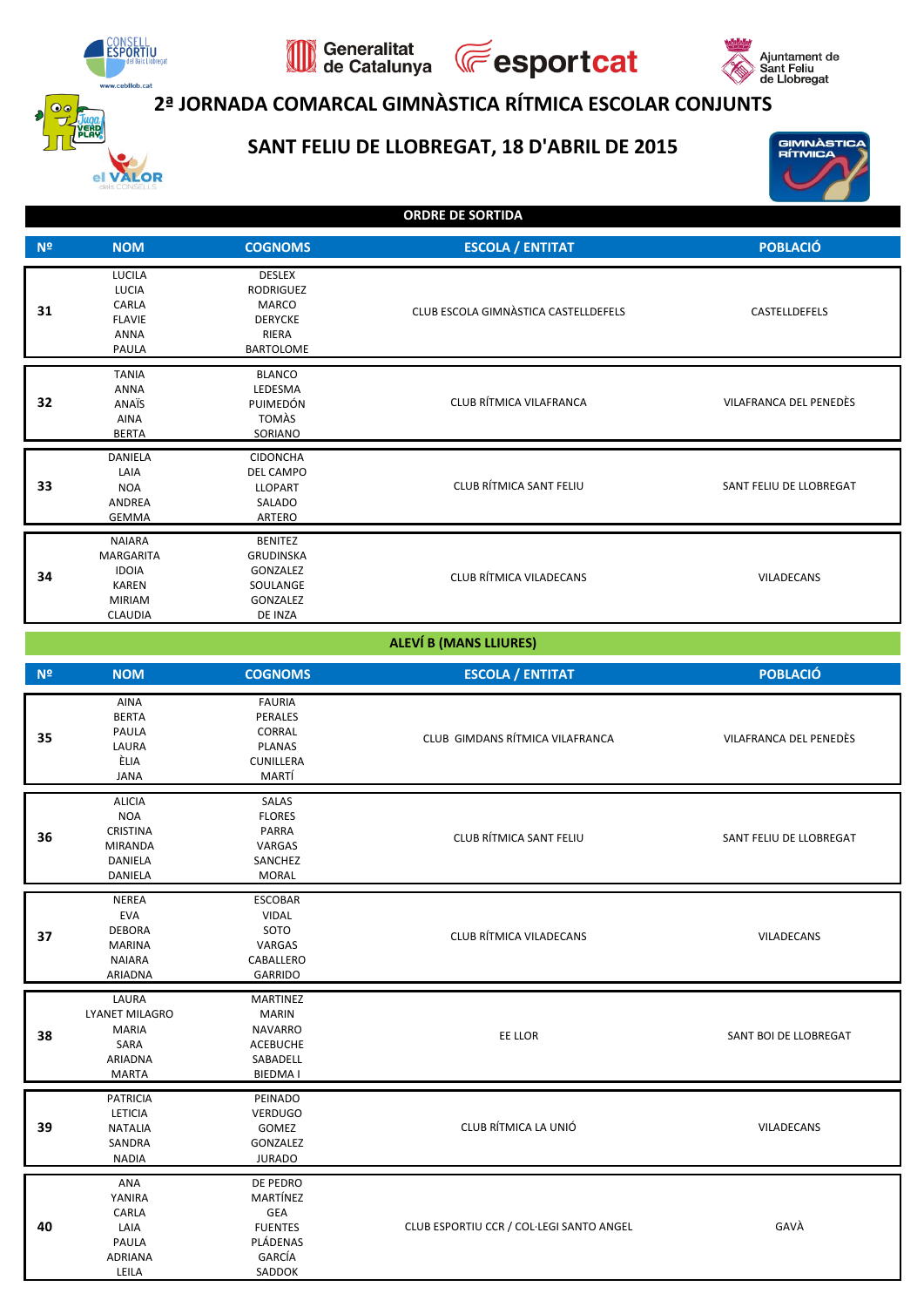

VALOR

## **2ª JORNADA COMARCAL GIMNÀSTICA RÍTMICA ESCOLAR CONJUNTS**

**Fesportcat** 

## **SANT FELIU DE LLOBREGAT, 18 D'ABRIL DE 2015**

Generalitat<br>de Catalunya



Ajuntament de<br>Sant Feliu<br>de Llobregat

**ORDRE DE SORTIDA**

| N <sup>2</sup> | <b>NOM</b>                                                          | <b>COGNOMS</b>                                                                  | <b>ESCOLA / ENTITAT</b>            | <b>POBLACIÓ</b>          |
|----------------|---------------------------------------------------------------------|---------------------------------------------------------------------------------|------------------------------------|--------------------------|
| 41             | PAULA<br>XIAO<br><b>JUDITH</b><br>LUCIA<br>OCEAN<br><b>KRISTINA</b> | <b>CAMPRUBI</b><br><b>SERRES</b><br><b>FERNANDEZ</b><br>ROMERO<br>HALL<br>ANAND | CLUB RÍTMICA SITGES GARRAF         | <b>SITGES</b>            |
| 42             | LUCIA<br><b>MARIA</b><br><b>NATALIA</b><br>RUT<br><b>BERTA</b>      | <b>VALDIVIA</b><br>SANCHEZ<br><b>MOLINA</b><br><b>FIGUERAS</b><br>LEON          | CLUB ESPORTIU RÍTMICA MEDITERRÀNIA | SANTA COLOMA DE CERVELLÓ |

#### **ALEVÍ A (PILOTA - MANS LLIURES)**

| N <sup>o</sup> | <b>NOM</b>                                                                                      | <b>COGNOMS</b>                                                                                            | <b>ESCOLA / ENTITAT</b>              |                        |  |  |
|----------------|-------------------------------------------------------------------------------------------------|-----------------------------------------------------------------------------------------------------------|--------------------------------------|------------------------|--|--|
| 43             | <b>MARIA</b><br>AINA<br>LUCIA<br><b>BERTA</b><br>LAIA<br><b>MARTINA</b>                         | <b>PALACIOS</b><br>CARTRÓ<br>SOLIS<br>DE SAN FULGENCIO<br><b>FONTANALS</b><br><b>GIMENO</b>               | EE LLOR 2                            | SANT BOI DE LLOBREGAT  |  |  |
| 44             | HENAR<br><b>MARTA</b><br>NATALIA<br>ANNA<br>CÈLIA                                               | <b>MORENO</b><br>GALVEZ<br><b>TORRES</b><br><b>JURADO</b><br>CANILLAS                                     | CLUB RÍTMICA OLÈRDOLA 1              | OLÈRDOLA               |  |  |
| 45             | LAIA<br><b>MARIA</b><br><b>PATRICIA</b><br>ALEJANDRA<br><b>ELENA</b><br><b>JULIA</b><br>LARISSA | PIÑOL<br><b>ARCAS</b><br>POBLACION<br><b>IBRAN</b><br><b>MONDRAGON</b><br><b>TAR</b><br><b>IANCOVSCHI</b> | CLUB ESCOLA GIMNASTICA CASTELLDEFELS | CASTELLDEFELS          |  |  |
| 46             | <b>BERTA</b><br>AIDA<br>HELENA<br><b>MARINA</b><br><b>MIREIA</b>                                | <b>BENET</b><br>JOU<br>MAS<br><b>FORTUNY</b><br><b>RAVENTOS</b>                                           | CLUB GIMDANS RÍTMICA VILAFRANCA      | VILAFRANCA DEL PENEDÈS |  |  |
| 47             | ANDREA<br><b>MARINA</b><br>ANA<br><b>MARIA</b><br>ANNA                                          | PILA<br><b>MARTINEZ</b><br>SOLÉ<br>GRANÉ<br>EDUARDO                                                       | EE LLOR 1                            | SANT BOI DE LLOBREGAT  |  |  |
| 48             | LAURA<br>SÍLVIA<br>HELENA<br><b>MARIONA</b><br><b>AINA</b><br><b>NORA</b>                       | FABREGAT<br>ONDOÑO<br>VIDIELLA<br>ÁGUILA<br>BARGALLÓ<br><b>MOLINO</b>                                     | CLUB RÍTMICA SANT SADURNÍ            | SANT SADURNÍ D'ANOIA   |  |  |
| 49             | RAQUEL<br><b>MONICA</b><br>CARLA<br>AINA<br><b>XENIA</b><br>SARA                                | <b>MORERA</b><br>GIMENEZ<br><b>CORTES</b><br><b>BASOLAS</b><br>SOLER<br><b>MARTI</b>                      | CLUB RÍTMICA VILADECANS 1            | VILADECANS             |  |  |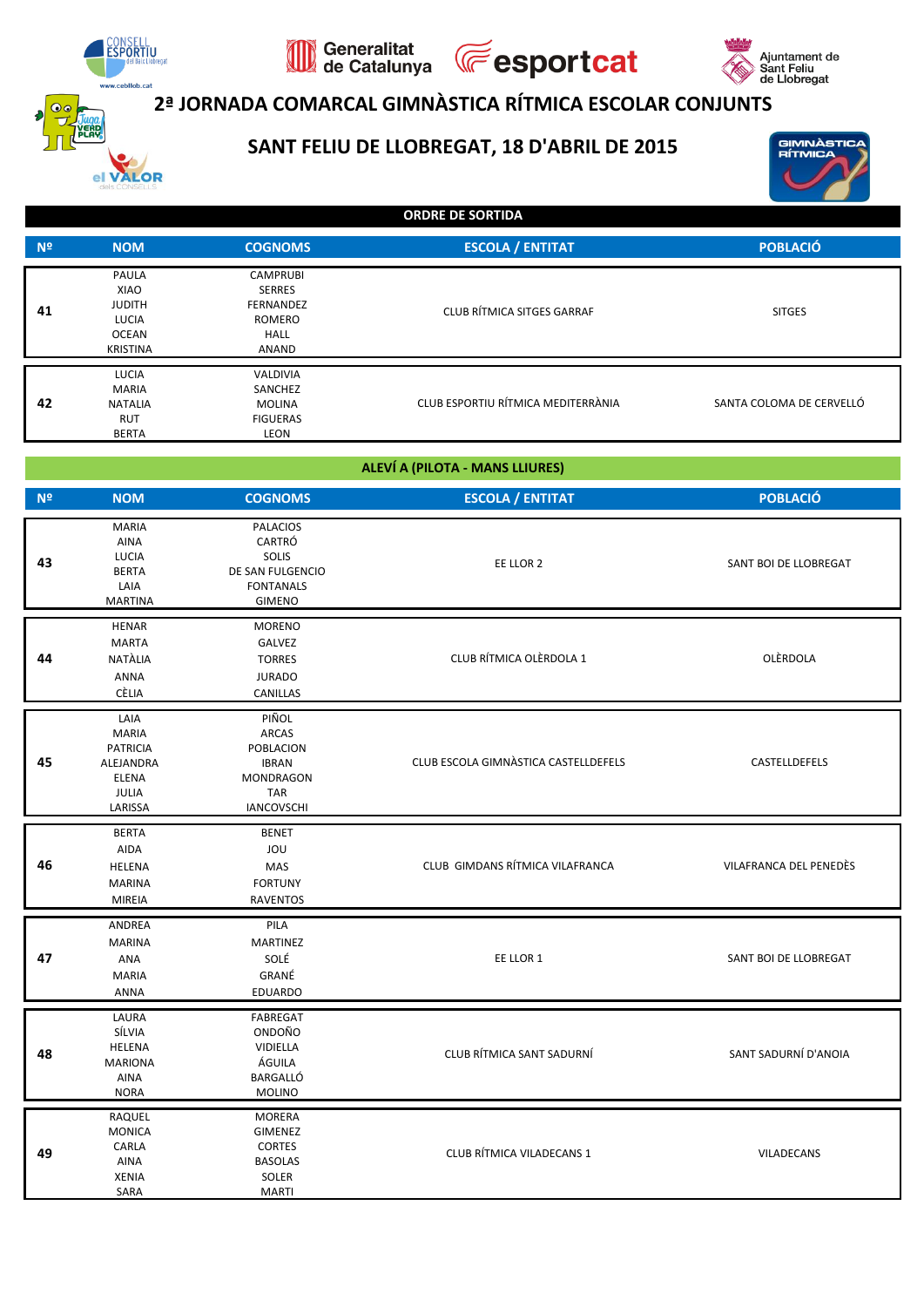

## **2ª JORNADA COMARCAL GIMNÀSTICA RÍTMICA ESCOLAR CONJUNTS**

**Fesportcat** 

### **SANT FELIU DE LLOBREGAT, 18 D'ABRIL DE 2015**

Generalitat<br>de Catalunya

 $\mathbb{Q}$ 



GIMNÀSTIC<br>RÍTMICA

|  |  |  | <b>ORDRE DE SORTIDA</b> |  |  |  |
|--|--|--|-------------------------|--|--|--|
|  |  |  |                         |  |  |  |

| N <sup>2</sup> | <b>NOM</b>                                                                          | <b>COGNOMS</b>                                                                            | <b>ESCOLA / ENTITAT</b>                      | <b>POBLACIÓ</b>         |
|----------------|-------------------------------------------------------------------------------------|-------------------------------------------------------------------------------------------|----------------------------------------------|-------------------------|
| 50             | <b>ALICIA</b><br><b>ANTONIA</b><br><b>CLAUDIA</b><br><b>EUGENIA</b><br>SILVIA       | GONZALEZ<br>GUZMAN<br>VARGAS<br><b>BARRERA</b><br><b>JORGE</b>                            | ASSOCIACIÓ DE GIMNÀSTICA RÍTMICA RAMON LLULL | EL PRAT DE LLOBREGAT    |
| 51             | <b>GISELA</b><br><b>DANNA</b><br>PAULA<br>PAULA<br>CARLA<br><b>MIREIA</b>           | <b>BERZOSA</b><br><b>GORDILLO</b><br>ALVAREZ<br><b>RICO</b><br>AMÉRIGO<br><b>BULNES</b>   | ASSOCIACIÓ GIMNÀSTICA RÍTMICA RIBERA BAIXA   | EL PRAT DE LLOBREGAT    |
| 52             | ABRIL<br><b>HELENA</b><br>PAULA<br>LAURA<br><b>MARTINA</b>                          | FÜLLEMANN<br>ALVAREZ<br><b>MARQUES</b><br><b>RENDOLFE</b><br>MUÑOZ                        | CLUB RÍTMICA SANT FELIU                      | SANT FELIU DE LLOBREGAT |
| 53             | <b>JOHANA</b><br>ELENA<br>ANDREA<br><b>IRIAN</b><br><b>BERTA</b>                    | <b>MARTINEZ</b><br><b>GUERRERO</b><br><b>BALLESTEROS</b><br>GONZALEZ<br>AROCO             | CLUB RÍTMICA LA UNIÓ                         | VILADECANS              |
| 54             | JÚLIA<br><b>AINA</b><br><b>MARIONA</b><br><b>AITANA</b><br>LUCIA                    | <b>CRESPO</b><br><b>REGULL</b><br>JIMENEZ<br>PASCUAL<br>RAVENTÓS                          | CLUB RÍTMICA OLÈRDOLA 2                      | OLERDOLA                |
| 55             | JULIA<br>VALENTINA<br><b>NURIA</b><br><b>CLAUDIA</b><br><b>ANNA</b>                 | BLAZQUEZ<br>PEREZ<br>RODA<br><b>CUENCA</b><br>CAMPANO                                     | CLUB RÍTMICA VILADECANS 2                    | VILADECANS              |
| 56             | PAULA<br>CARLA<br>LILIAN<br>PAULA<br>CLAUDIA                                        | MOYA<br>PIÑOL<br>ALMENA<br>RAMIRO<br>CAMINO                                               | CLUB ESPORTIU RÍTMICA PRATENC                | EL PRAT DE LLOBREGAT    |
| 57             | <b>JANNINA</b><br><b>MIREIA</b><br>LAURA<br>PAULA<br><b>MILENIA</b><br><b>MARTA</b> | <b>GUASCH</b><br><b>MAYANS</b><br>CRUZ<br>TORTAJADA<br><b>EUGENIEVA</b><br><b>BUHIGAS</b> | CLUB RÍTMICA VILAFRANCA                      | VILAFRANCA DEL PENEDÈS  |

| <b>INFANTIL B (MANS LLIURES)</b> |  |
|----------------------------------|--|
|                                  |  |

| N <sup>2</sup> | <b>NOM</b>                                                      | <b>COGNOMS</b>                                                 | <b>ESCOLA / ENTITAT</b>    | <b>POBLACIÓ</b>        |
|----------------|-----------------------------------------------------------------|----------------------------------------------------------------|----------------------------|------------------------|
| 58             | <b>AINA</b><br><b>MARIONA</b><br>PAULA<br>SARA<br><b>XENIA</b>  | MARTÍ<br><b>BLANCH</b><br>RAMON<br><b>CRUZ</b><br><b>BOLET</b> | ASSOCIACIÓ RÍTMICA PENEDÈS | VILAFRANCA DEL PENEDÈS |
| 59             | ANA MARIA<br><b>GISELA</b><br><b>INES</b><br>ANDREA<br>ANA ROSA | ORDOÑEZ<br>GAVILAN<br>GALLEGO<br>AGUILAR<br>CARDENAS           | CLUB RÍTMICA LA UNIÓ       | VILADECANS             |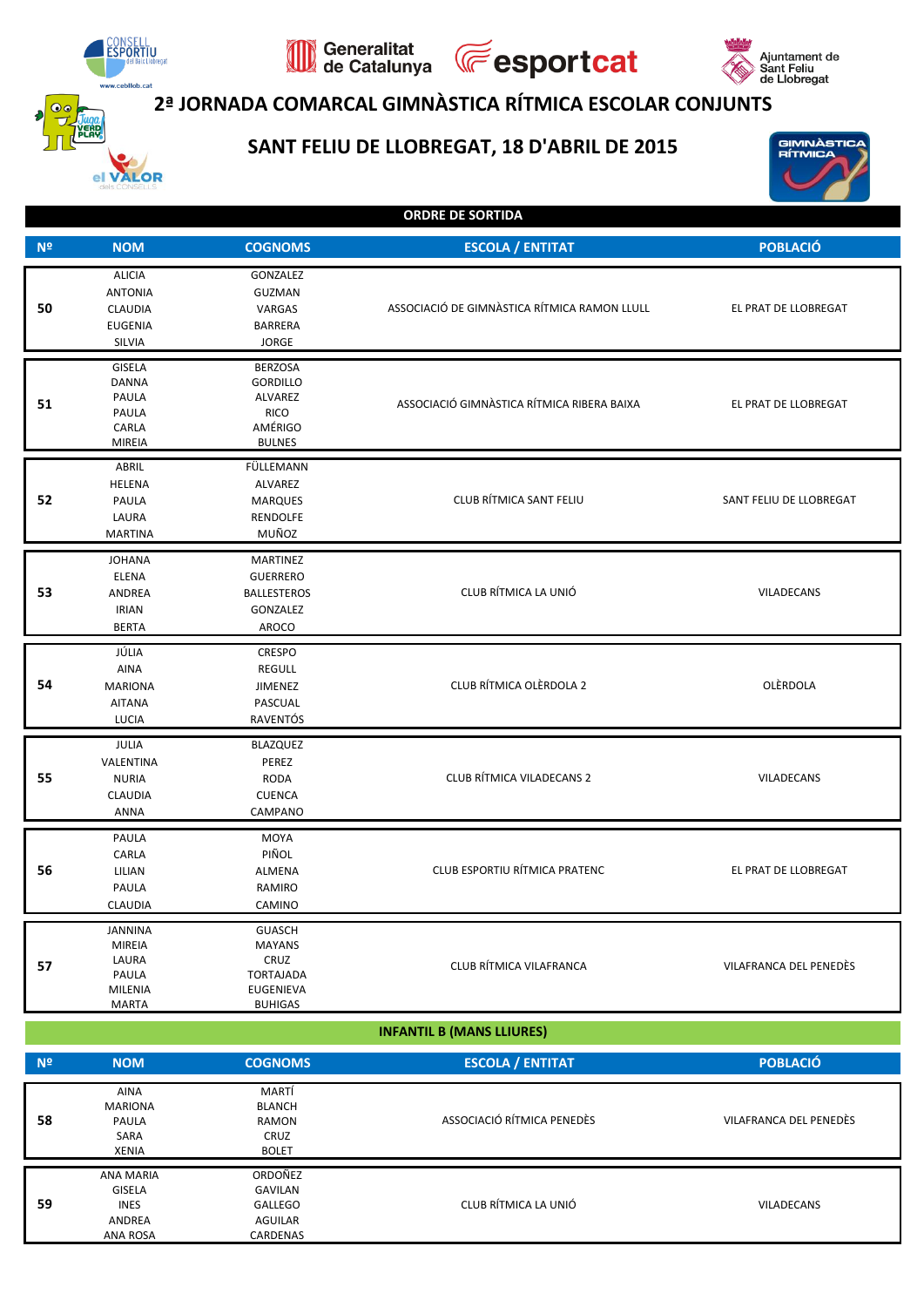

## **2ª JORNADA COMARCAL GIMNÀSTICA RÍTMICA ESCOLAR CONJUNTS**

**Fesportcat** 

## **SANT FELIU DE LLOBREGAT, 18 D'ABRIL DE 2015**

Generalitat<br>de Catalunya

 $\mathbb{Q}$ 



GIMNÀSTIC<br>RÍTMICA

| <b>INFANTIL A (CINTA - PILOTA)</b> |                                                                                      |                                                                                                     |                                            |                        |
|------------------------------------|--------------------------------------------------------------------------------------|-----------------------------------------------------------------------------------------------------|--------------------------------------------|------------------------|
| N <sup>2</sup>                     | <b>NOM</b>                                                                           | <b>COGNOMS</b>                                                                                      | <b>ESCOLA / ENTITAT</b>                    | POBLACIÓ               |
| 60                                 | <b>MIREIA</b><br>ANDREA<br>ADAYA<br>SARA<br><b>NURIA</b><br>ANOUSHKA - ELISA         | PALAZON<br><b>RIOS</b><br><b>UTRILLA</b><br><b>RODRIGUEZ</b><br>ORELLANA<br><b>MAREN</b>            | EE LLOR 2                                  | SANT BOI DE LLOBREGAT  |
| 61                                 | SARA<br><b>TAMARA</b><br>LUCIA<br>MELANIA<br>NAYARA                                  | <b>LEBRATO</b><br><b>BERZOSA</b><br>MARTÍNEZ<br>ARREDONDO<br>FERNÁNDEZ                              | ASSOCIACIÓ GIMNÀSTICA RÍTMICA RIBERA BAIXA | EL PRAT DE LLOBREGAT   |
| 62                                 | CLAUDIA<br><b>ANNA</b><br><b>FOIX</b><br>MAR<br><b>MARTA</b><br><b>XENIA</b><br>ANNA | SORIANO<br>SANTÓ<br>XIANYING GÜELL<br><b>VENTURA</b><br><b>FLIX</b><br><b>TOMAS</b><br>SANTAMARIA   | CLUB RÍTMICA VILAFRANCA                    | VILAFRANCA DEL PENEDÈS |
| 63                                 | LAURA<br>PAULA<br><b>JUDIT</b><br><b>MARISA</b><br>ALBA                              | <b>NAVARRO</b><br>FERNÁNDEZ<br>ROMEU<br><b>BEJAR</b><br>SAEZ                                        | CLUB RÍTMICA OLÈRDOLA 1                    | OLERDOLA               |
| 64                                 | MONTSERRAT<br><b>MARINA</b><br>SOFIA<br>LAIA<br><b>NURIA</b>                         | CASAS<br>LOPEZ<br>CAZORLA<br>VIDAL<br>AUZMENDI                                                      | EE LLOR 1                                  | SANT BOI DE LLOBREGAT  |
| 65                                 | <b>CRISTINA</b><br>SARA<br><b>MARINA</b><br><b>IRATXE</b><br>ANDREA                  | <b>GALLARDO</b><br>GÓMEZ<br>SÁNCHEZ<br>CARRANCO<br>CABALLERO                                        | CLUB ESPORTIU CCR / COL·LEGI SANTO ANGEL   | GAVÀ                   |
| 66                                 | CARLA<br>LIDIA<br>ANA LI<br><b>MARTA</b><br>CORAL<br>ABRIL                           | ARQUE<br>OLMEDO<br>RODRIGUEZ<br>ORTEGA<br>RIVERA<br><b>VICEDO</b>                                   | CLUB RÍTMICA VILADECANS 1                  | VILADECANS             |
| 67                                 | GISELA<br><b>GIANIRA</b><br>LARA<br>AINOA<br>AINA                                    | <b>BALCELLS</b><br><b>BOQUETE</b><br>JIMÉNEZ<br>SÁNCHEZ<br>CASAS                                    | RÍTMICA SENYORA DEL MAR                    | EL PRAT DE LLOBREGAT   |
| 68                                 | <b>MARINA</b><br>LAURA<br>CRISTINA<br><b>VINYET</b><br>MEI<br>ONA<br><b>THAIS</b>    | NARRA-LOPEZ<br>CARCASSONA<br>CRAMER<br><b>JUANATI</b><br><b>CUELLAR</b><br><b>RAFECAS</b><br>ELGART | CLUB RÍTMICA SITGES GARRAF                 | <b>SITGES</b>          |
| 69                                 | AINOA<br><b>MIRIAM</b><br><b>BERTA</b><br>JÚLIA<br>SANDRA                            | <b>MARIN</b><br>MILÀ<br>SOLÉ<br>ORTEGA<br><b>TORRES</b>                                             | CLUB RÍTMICA OLÈRDOLA 2                    | OLÈRDOLA               |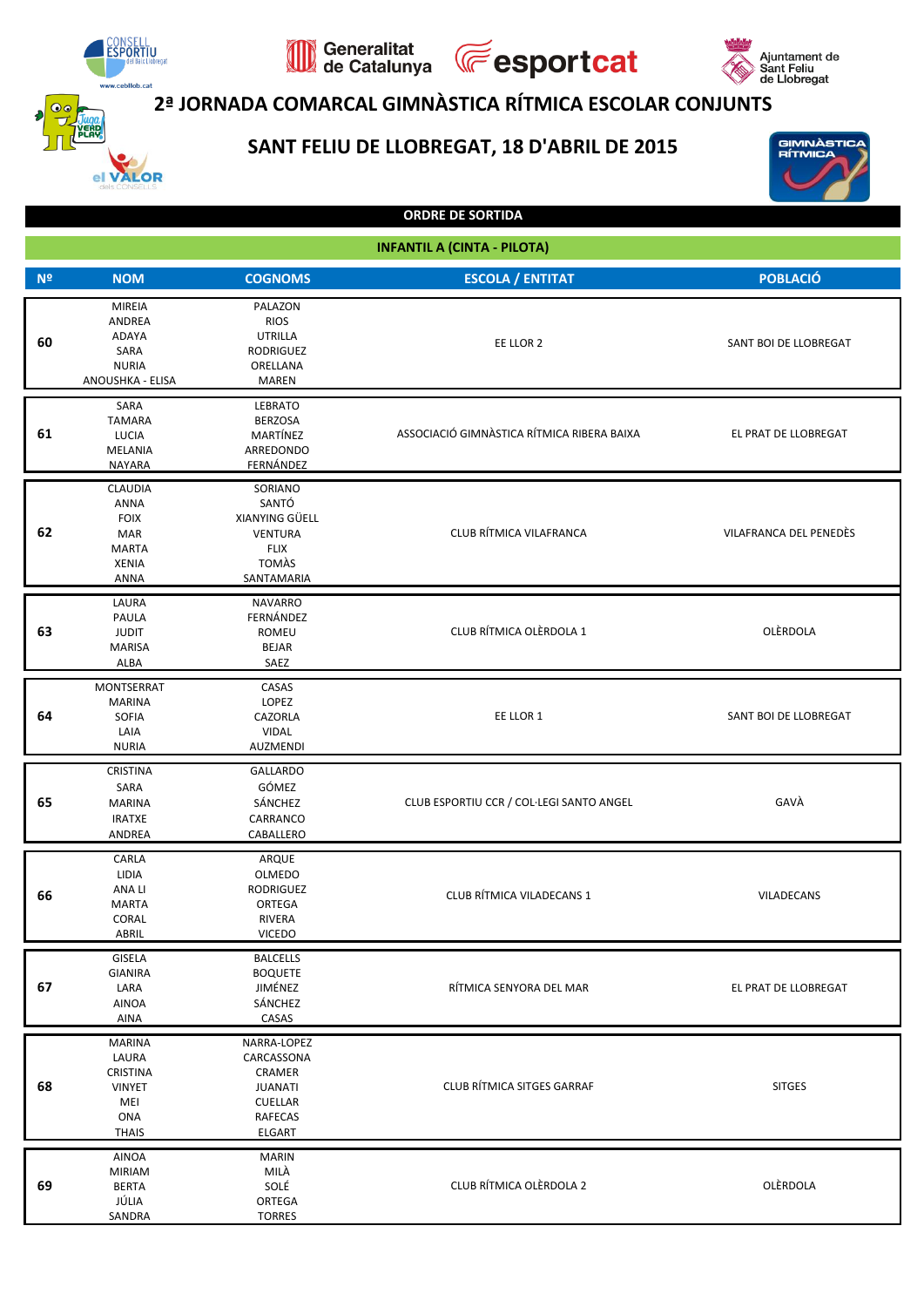

## **2ª JORNADA COMARCAL GIMNÀSTICA RÍTMICA ESCOLAR CONJUNTS**

**Fesportcat** 

### **SANT FELIU DE LLOBREGAT, 18 D'ABRIL DE 2015**

Generalitat<br>de Catalunya



Ajuntament de<br>Sant Feliu<br>de Llobregat

| N <sup>2</sup> | <b>NOM</b>                                                                               | <b>COGNOMS</b>                                                                  | <b>ESCOLA / ENTITAT</b>          | <b>POBLACIÓ</b>        |
|----------------|------------------------------------------------------------------------------------------|---------------------------------------------------------------------------------|----------------------------------|------------------------|
| 70             | <b>NATALIA</b><br>ADA<br><b>AINOA</b><br>ADRIANA<br><b>DENISE</b>                        | <b>HUMANES</b><br>GARCÍA<br>GONZALEZ<br><b>CERDA</b><br><b>GARCIA</b>           | CLUB RÍTMICA LA UNIÓ             | <b>VILADECANS</b>      |
| 71             | <b>LIDIA</b><br><b>AMANDA</b><br><b>CLAUDIA</b><br><b>SILVIA</b><br><b>ANNA</b><br>LIDIA | SORIA<br>CORDOBA<br><b>SILVA</b><br><b>GARCIA</b><br><b>BATALLA</b><br>GONZALEZ | <b>CLUB RÍTMICA VILADECANS 2</b> | <b>VILADECANS</b>      |
| 72             | LAIA<br><b>ANA</b><br>SARA<br><b>CAROLINA</b><br><b>GISELA</b><br><b>MARIA</b>           | <b>MONTSERRAT</b><br>COMPANY<br>CASELLES<br>GIL<br>LEIVA<br><b>MOTOS</b>        | CLUB GIMDANS RÍTMICA VILAFRANCA  | VILAFRANCA DEL PENEDÈS |
| 73             | MERITXELL<br><b>AINHOA</b><br><b>FOX</b><br>CARLA<br>SANDRA                              | <b>MORELL</b><br><b>JURADO</b><br>REGULL<br>PASCUAL<br>SAEZ                     | CLUB RÍTMICA OLÈRDOLA 3          | OLÈRDOLA               |

| <b>CADET B (MANS LLIURES)</b> |                                                            |                                                                         |                         |                   |
|-------------------------------|------------------------------------------------------------|-------------------------------------------------------------------------|-------------------------|-------------------|
| N <sup>2</sup>                | <b>NOM</b>                                                 | <b>COGNOMS</b>                                                          | <b>ESCOLA / ENTITAT</b> | <b>POBLACIÓ</b>   |
| 74                            | ANDREA<br>PAULA<br><b>AITANA</b><br><b>IRINA</b><br>ANDREA | JIMENEZ<br>HERNANDEZ<br><b>VICEDO</b><br><b>REYES</b><br><b>MEDRANO</b> | CLUB RÍTMICA VILADECANS | <b>VILADECANS</b> |

| <b>CADET A (CÈRCOL - CORDA)</b> |  |
|---------------------------------|--|
|                                 |  |

| N <sup>2</sup> | <b>NOM</b>                                                                         | <b>COGNOMS</b>                                                                         | <b>ESCOLA / ENTITAT</b>                      | <b>POBLACIÓ</b>        |
|----------------|------------------------------------------------------------------------------------|----------------------------------------------------------------------------------------|----------------------------------------------|------------------------|
| 75             | CONCHA<br><b>NEUS</b><br><b>IRINA</b><br>ADA<br><b>GEMMA</b>                       | LEZCANO<br>OLIVA<br><b>CAMPESINO</b><br><b>OZCARIZ</b><br>ALARI                        | CLUB GIMDANS RÍTMICA VILAFRANCA              | VILAFRANCA DEL PENEDÈS |
| 76             | VALENTINA<br><b>ALICIA</b><br><b>NEREA</b><br>LEILA<br>MARÍA                       | <b>TIMANA</b><br>GOMEZ<br>ALEJO<br>RAMOS<br>CARRASCO                                   | ASSOCIACIÓ DE GIMNÀSTICA RÍTMICA RAMON LLULL | EL PRAT DE LLOBREGAT   |
| 77             | <b>MARTA</b><br>LAIA<br><b>PAOLA</b><br>LEIRE<br><b>ELISABETA</b><br><b>ALICIA</b> | <b>OLIVARES</b><br><b>AUZMENDI</b><br><b>BADIA</b><br>LOPEZ<br><b>FEDINA</b><br>MILLAN | EE LLOR                                      | SANT BOI DE LLOBREGAT  |
| 78             | <b>MARTA</b><br>RAQUEL<br><b>MARIA</b><br><b>MARIA</b><br><b>MIRIAM</b>            | ARQUÉ<br><b>MARZO</b><br><b>RODRIGUEZ</b><br>LLAMAS<br><b>MONFORT</b>                  | CLUB RÍTMICA VILADECANS 1                    | VILADECANS             |